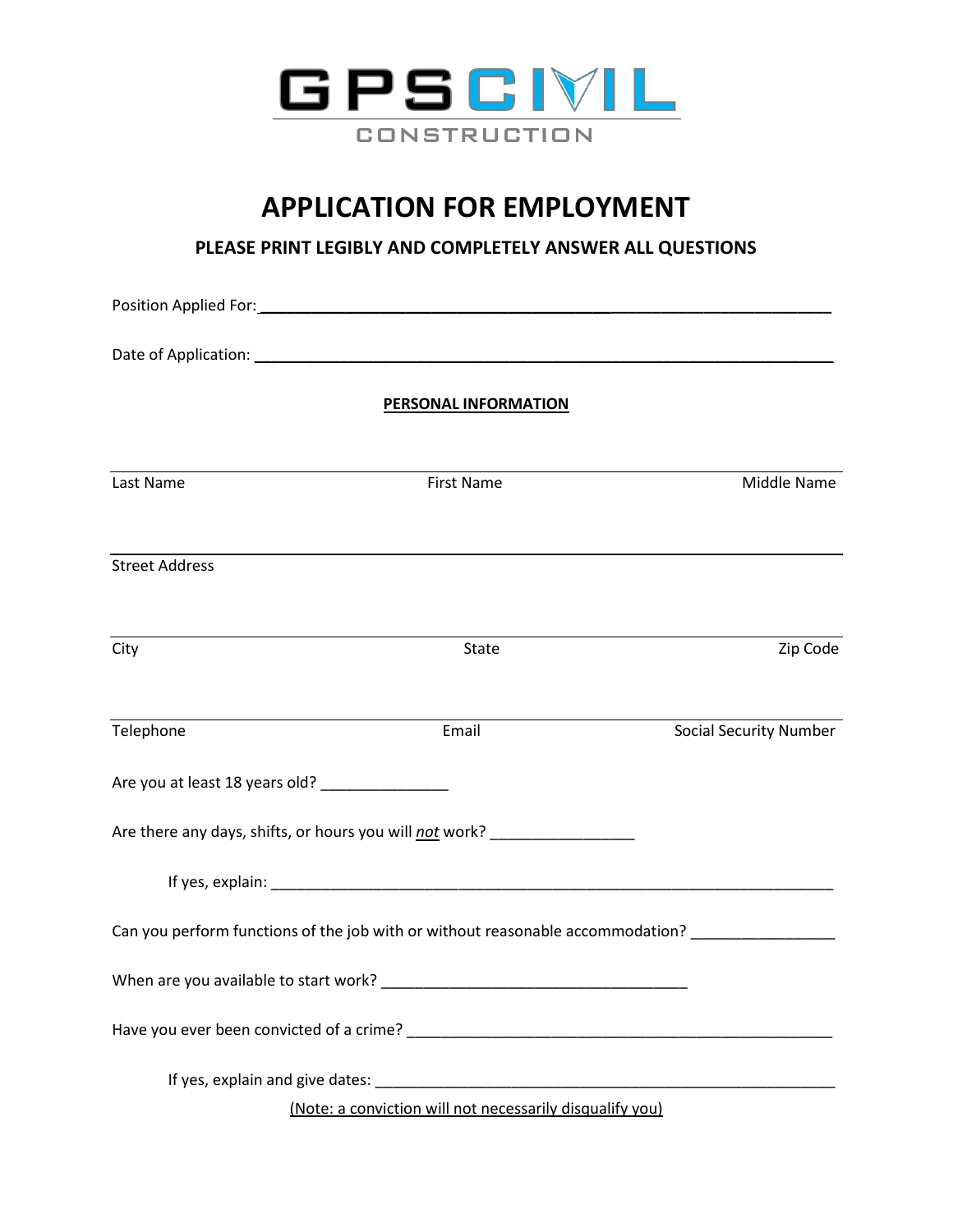|                                                                                                                | Are you currently employed? _______________ May we contact your current employer? _________________ |  |  |  |
|----------------------------------------------------------------------------------------------------------------|-----------------------------------------------------------------------------------------------------|--|--|--|
|                                                                                                                | <b>DRIVING RECORD</b>                                                                               |  |  |  |
| Do you have a valid drivers license? _______________________License Number: __________________________________ |                                                                                                     |  |  |  |
| Has your license been suspended or revoked? _____________                                                      |                                                                                                     |  |  |  |
|                                                                                                                |                                                                                                     |  |  |  |
| Do you have any DUI or DWI convictions? __________________                                                     |                                                                                                     |  |  |  |
|                                                                                                                |                                                                                                     |  |  |  |
| Do you have reliable transportation to and from work? ____________                                             |                                                                                                     |  |  |  |
| If you have your own car:                                                                                      |                                                                                                     |  |  |  |
|                                                                                                                |                                                                                                     |  |  |  |
|                                                                                                                | <b>EDUCATION</b>                                                                                    |  |  |  |
|                                                                                                                |                                                                                                     |  |  |  |
|                                                                                                                |                                                                                                     |  |  |  |
|                                                                                                                |                                                                                                     |  |  |  |
|                                                                                                                |                                                                                                     |  |  |  |
|                                                                                                                |                                                                                                     |  |  |  |
|                                                                                                                |                                                                                                     |  |  |  |
| <b>SKILLS/TRAINING</b>                                                                                         |                                                                                                     |  |  |  |
| Please list any skills or qualifications, including any machines you can operate:                              |                                                                                                     |  |  |  |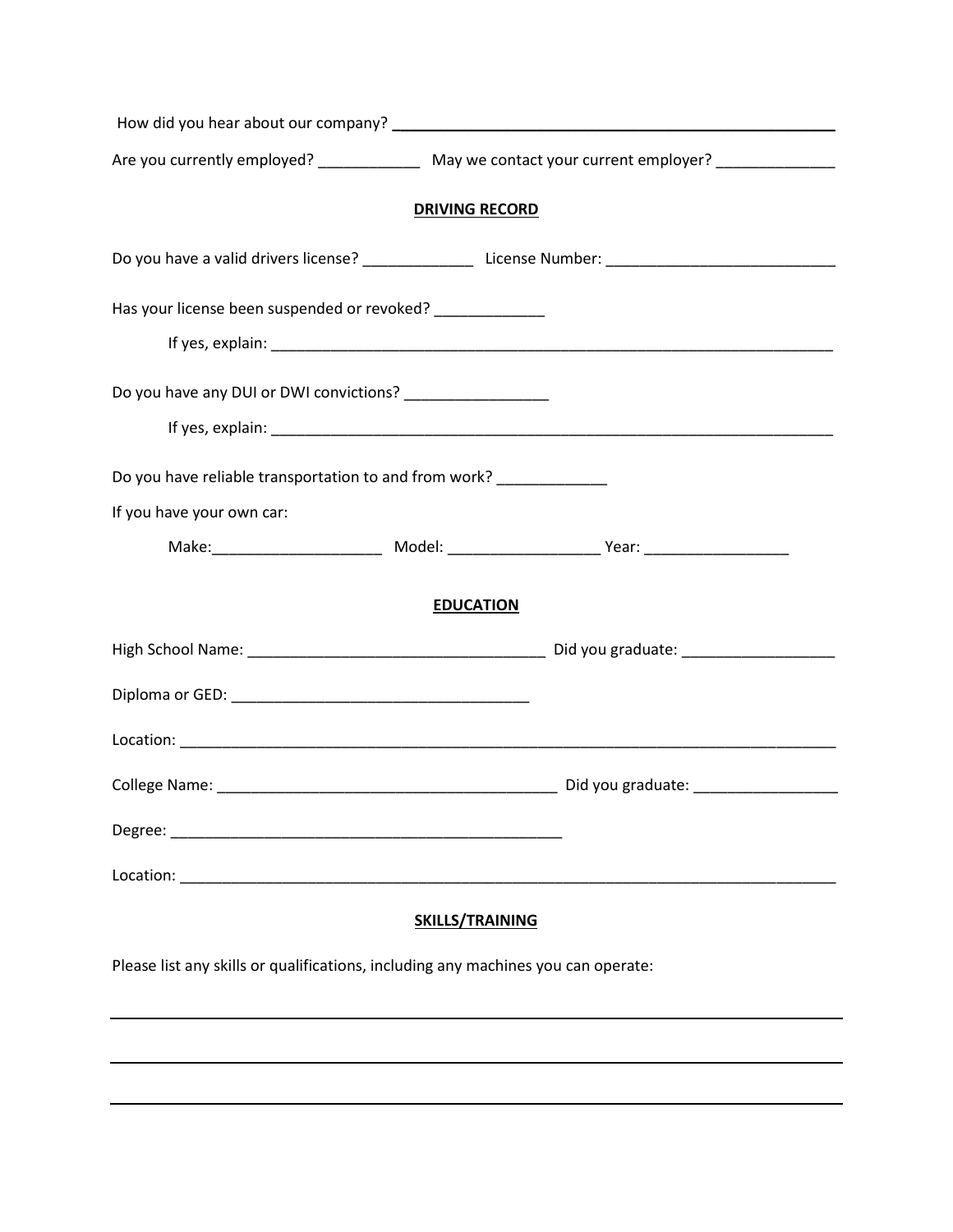## **EMPLOYMENT HISTORY**

## **(Please list all full-time and part-time employment beginning with your most recent employer)**

| 1.                                                                                                 |          |                    |
|----------------------------------------------------------------------------------------------------|----------|--------------------|
| Company name and address                                                                           |          | Phone              |
| Start Date / End Date                                                                              | Position | Reason for leaving |
| 2.<br>Company name and address                                                                     |          | Phone              |
| Start Date / End Date                                                                              | Position | Reason for leaving |
| 3.<br>Company name and address                                                                     |          | Phone              |
|                                                                                                    |          |                    |
| Start Date / End Date                                                                              | Position | Reason for leaving |
|                                                                                                    |          |                    |
| Have you ever been discharged or forced to resign? _____________________________                   |          |                    |
|                                                                                                    |          |                    |
| Did you receive any disciplinary action in the last 12 months of active employment? ______________ |          |                    |
|                                                                                                    |          |                    |
| Have you ever signed a non-compete that would restrict you from working with this company? ______  |          |                    |
|                                                                                                    |          |                    |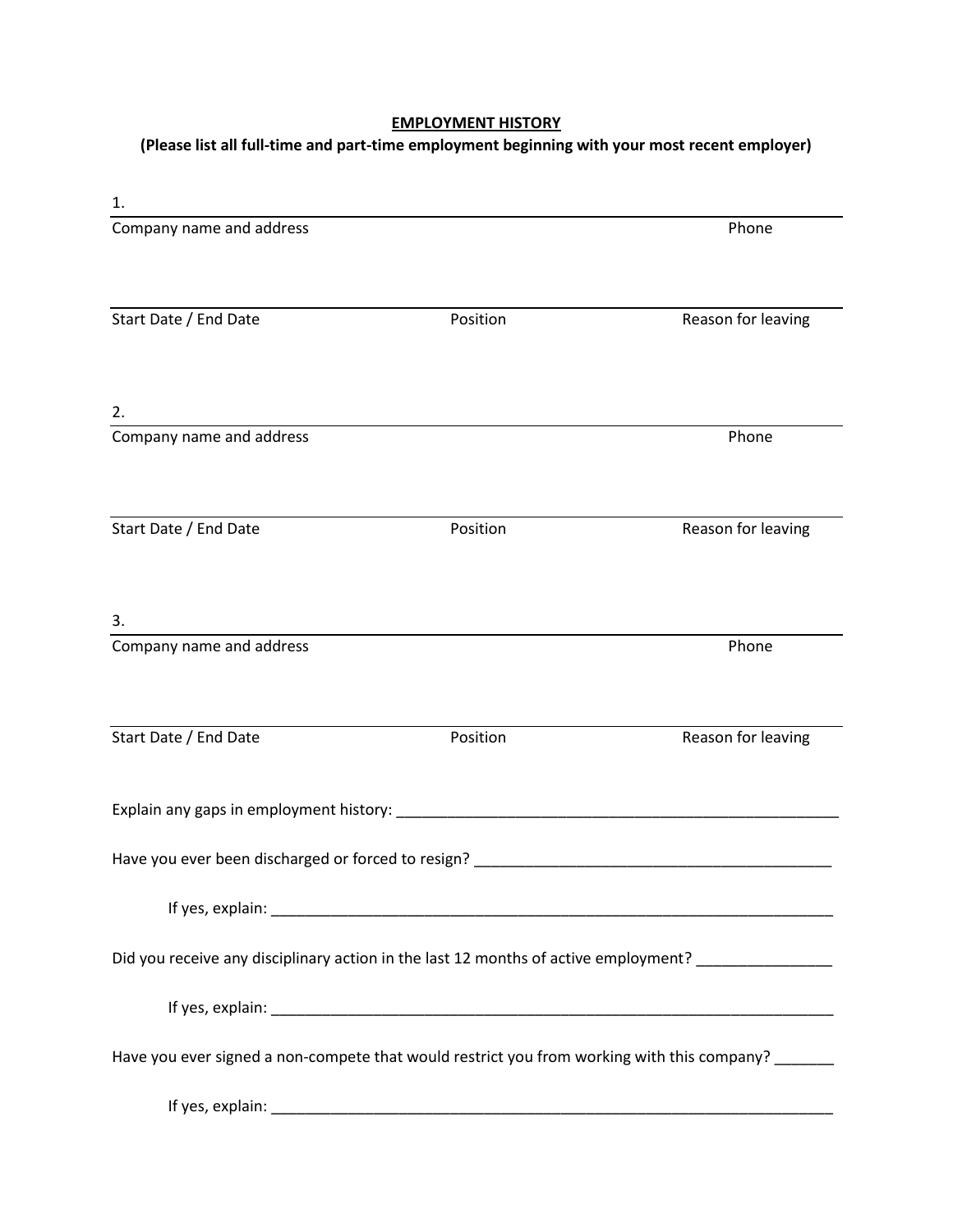## **IMPORTANT NOTICES AND ACKNOWLEDGEMENTS**

We comply with the Americans With Disabilities Act of 1990. During the interview process, you may be asked questions concerning your ability to perform job-related functions. You may also be required to complete a post-job offer medical history questionnaire and/or undergo a medical examination.

I agree that if hired and I am injured or become involved in an accident, I will follow the procedures requested of me as part of the Worker's Compensation Insurance, which requires me to submit to post-accident drug testing. I further understand that if l test over the legal limits for drugs or alcohol, I could lose my workers' compensation benefits.

We are a drug-free workplace. Any employee found to be using, selling, consuming, purchasing or possessing alcohol or illegal drugs will be subject to **immediate termination**.

I understand, subject to confidentiality constraints and rights of appeal granted by State and Federal law, if the results of my pre employment drug and/or alcohol test are POSITIVE [indicating substance abuse] and are received by my employer to or within the ninety [90] day probationary employment period, notwithstanding any other disciplinary provisions contained in the employer's Drug-Free Workplace Policy statement, I will be terminated for cause under the provisions of the law and the employer may seek to deny any unemployment benefits I might attempt to obtain as a result of my termination.

I understand that in accordance with Florida law, if hired, I will be placed in a ninety [90] day probationary status. I further understand that if I am terminated for unsatisfactory work performance within this ninety [90] day probationary period, the employer may seek to deny any unemployment benefits I might attempt to obtain as a result of my termination.

I understand that if hired, either GPS Civil Construction or I, can terminate our employment relationship at any time. I understand and agree that all policies, procedures, whether written, published or orally communicated by the employer may be modified, amended, or deleted by the employer with or without notice to me of such change[s ]; that the employer's policies and procedures are not intended to be a contract of employment nor do they give me a right of continued employment; and if hired, my employment may be terminated at my option or the option of my employer with or without prior notice to either party. I also agree there are no other written or oral arrangements, agreements or understandings regarding the terms of my employment and that any amendments or exceptions to this statement must be in writing and signed by a person duly authorized by the employer.

I certify that all information given to the employer by me in the form of an employment application, resume or related papers, or answers given by me during oral interviews, are true and correct. I understand the employer may make a thorough investigation of my past work and personal history. I authorize the giving and receiving of any such information requested by the employer in the course of such investigation and hereby release from liability all persons who provide such information to the employer. I understand that falsification or any derogatory information discovered as a result of investigation may subject me to immediate dismissal for cause and the employer may seek to deny any unemployment benefits I might attempt to obtain as a result of my termination.